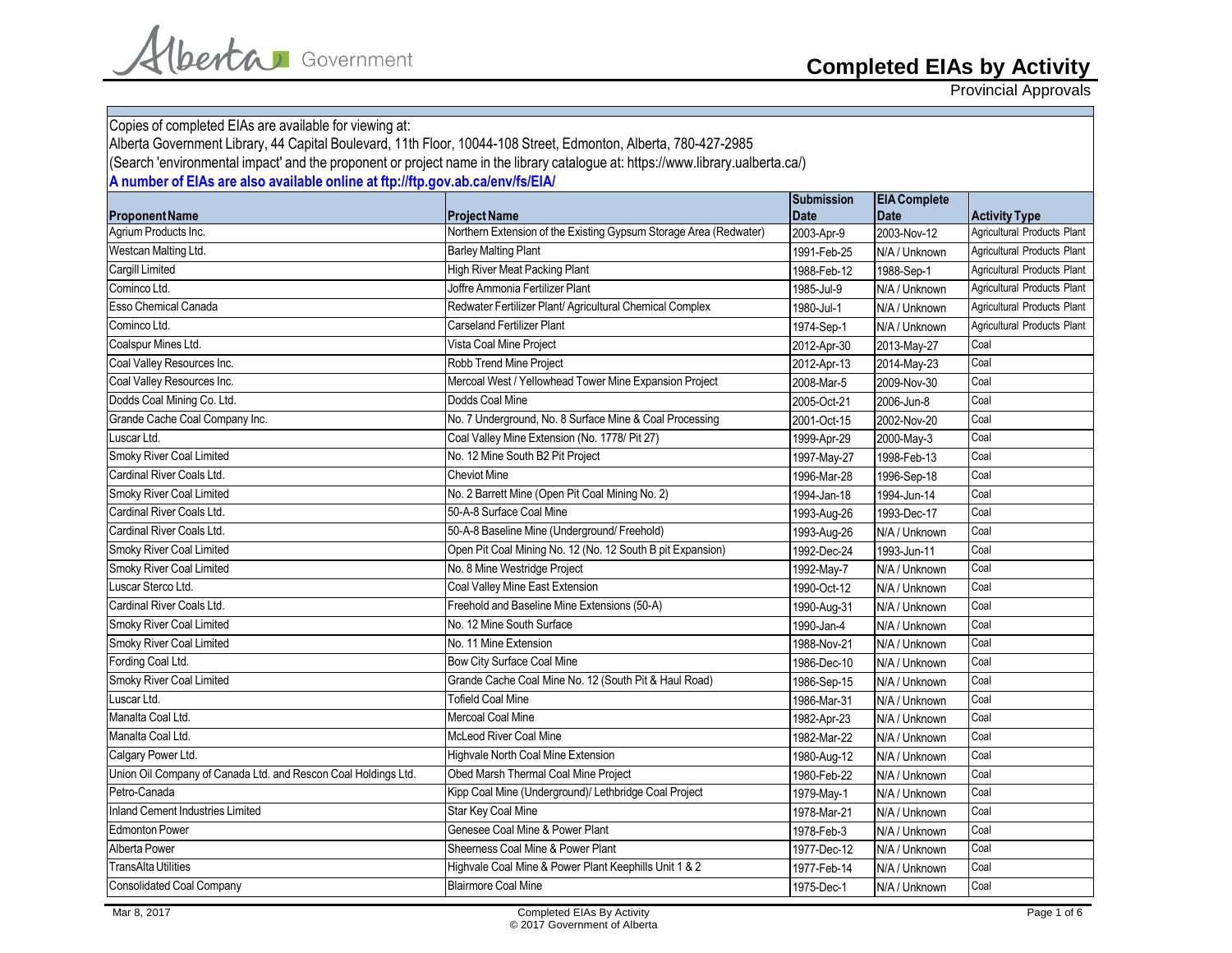|                                                            |                                                                | <b>Submission</b> | <b>EIA</b> Complete |                              |
|------------------------------------------------------------|----------------------------------------------------------------|-------------------|---------------------|------------------------------|
| <b>Proponent Name</b>                                      | <b>Project Name</b>                                            | <b>Date</b>       | <b>Date</b>         | <b>Activity Type</b>         |
| Gregg River Resources Ltd. and Manalta Coal                | Gregg River Coal Mine                                          | 1975-Feb-1        | N/A / Unknown       | Coal                         |
| Luscar Sterco Ltd.                                         | Coal Valley - Coal Preparation & Cleaning Plant                | 1974-Oct-21       | N/A / Unknown       | Coal                         |
| <b>Consolidated Coal</b>                                   | Nordegg Coal Mine                                              | 1974-Mar-6        | N/A / Unknown       | Coal                         |
| Alberta Pacific Forest Industries Inc.                     | Kraft Pulp Mill                                                | 1989-May-8        | N/A / Unknown       | <b>Forest Products Plant</b> |
| Alberta Energy Co.                                         | <b>BCTMP Pulp Mill</b>                                         | 1989-Feb-16       | N/A / Unknown       | <b>Forest Products Plant</b> |
| Alberta Newsprint Company Ltd.                             | Whitecourt Kraft Pulp Mill                                     | 1988-Nov-1        | N/A / Unknown       | <b>Forest Products Plant</b> |
| Daishowa Paper Manufacturing Co. Ltd.                      | Peace River Pulp Mill                                          | 1987-Dec-14       | N/A / Unknown       | <b>Forest Products Plant</b> |
| Champion Forest Products (Alberta) Ltd.                    | Hinton Kraft Pulp Mill Expansion                               | 1987-Sep-8        | N/A / Unknown       | <b>Forest Products Plant</b> |
| Millar Western Pulp Ltd.                                   | Whitecourt CTMP Pulp Mill                                      | 1986-Oct-16       | N/A / Unknown       | <b>Forest Products Plant</b> |
| <b>Conwest Exploration Company Limited</b>                 | Sexsmith Sour Gas Plant                                        | 1993-Dec-29       | 1994-Jan-28         | Gas Plant                    |
| Shell Canada Limited                                       | Caroline Sour Gas Development                                  | 1989-Jun-29       | N/A / Unknown       | Gas Plant                    |
| Western Decalta Petroleum Ltd.                             | Turner/ Diamond Valley Sour Gas Plant                          | 1983-Nov-7        | N/A / Unknown       | Gas Plant                    |
| Canadian Occidental Petroleum                              | Mazeppa Sour Gas Plant                                         | 1982-Dec-17       | N/A / Unknown       | Gas Plant                    |
| <b>Shell Resources</b>                                     | Pouce Coupe Progress Sour Gas Plant                            | 1982-Dec-15       | N/A / Unknown       | Gas Plant                    |
| Petro-Canada                                               | Zeta Lake-Brazeau River Sour Gas Plant                         | 1981-Aug-10       | N/A / Unknown       | Gas Plant                    |
| Phillips Petroleum Company                                 | Ghost Lake Sour Gas Plant                                      | 1980-Dec-23       | N/A / Unknown       | Gas Plant                    |
| Gulf Canada Resources Inc.                                 | Hanlan-Robb Sour Gas Plant (Foothills Project)                 | 1980-Apr-1        | N/A / Unknown       | Gas Plant                    |
| Chieftain Development Co. and Texaco Canada Resources Ltd. | Hythe-Brainard Sour Gas Plant                                  | 1980-Mar-1        | N/A / Unknown       | Gas Plant                    |
| PanCanadian Petroleum Limited                              | Morley-Ghost River Sour Gas Plant                              | 1977-Oct-6        | N/A / Unknown       | Gas Plant                    |
| Imperial Oil Resources Limited                             | Cold Lake Expansion Project                                    | 2016-Mar-11       | 2017-Mar-6          | In-Situ                      |
| ConocoPhillips Canada Resource Corp.                       | Surmont 3 Project                                              | 2014-Jun-16       | 2016-Aug-11         | In-Situ                      |
| Pengrowth Energy Corporation                               | Lindbergh SAGD Expansion                                       | 2013-Dec-23       | 2015-Nov-30         | In-Situ                      |
| Imperial Oil Resources Ventures Limited                    | Aspen Project                                                  | 2013-Dec-16       | 2016-Apr-25         | In-Situ                      |
| Athabasca Oil Corporation                                  | Hangingstone Expansion                                         | 2013-May-21       | 2015-Oct-19         | In-Situ                      |
| Cenovus FCCL Ltd.                                          | Christina Lake Thermal Project - Phase H and Eastern Expansion | 2013-Mar-25       | 2015-Jun-5          | In-Situ                      |
| Osum Oil Sands Corp.                                       | Sepiko Kesik In-Situ Project                                   | 2013-Feb-28       | 2015-Mar-24         | In-Situ                      |
| Cenovus FCCL Ltd.                                          | Foster Creek Thermal Project - Phase J Expansion               | 2013-Feb-27       | 2014-Oct-9          | In-Situ                      |
| Value Creation Inc.                                        | Advanced TriStar (ATS) Project                                 | 2012-Sep-24       | 2016-Mar-17         | In-Situ                      |
| MEG Energy Corp.                                           | Surmont Project                                                | 2012-Sep-13       | 2014-Nov-13         | In-Situ                      |
| Devon NEC Corporation                                      | Pike 1 Project                                                 | 2012-Jun-20       | 2014-Apr-24         | In-Situ                      |
| BlackPearl Resources Inc.                                  | <b>Blackrod Commercial SAGD Project</b>                        | 2012-May-25       | 2014-Jul-24         | In-Situ                      |
| Canadian Natural Resources Limited                         | Grouse In-Situ                                                 | 2012-Feb-29       | 2015-Mar-6          | In-Situ                      |
| Cenovus TL ULC                                             | Telephone Lake In-Situ Project                                 | 2011-Dec-23       | 2014-Sep-4          | In-Situ                      |
| Cenovus Energy Inc.                                        | Pelican Lake Grand Rapids                                      | 2011-Dec-19       | 2014-Jan-13         | In-Situ                      |
| Canadian Natural Resources Limited                         | Kirby In Situ Oil Sands Expansion                              | 2011-Dec-16       | 2013-Jul-18         | In-Situ                      |
| Laricina Energy Ltd.                                       | Germain Project Expansion                                      | 2011-Nov-15       | 2014-Mar-26         | In-Situ                      |
| Dover Operating Corp./Brion Energy Corp.                   | Dover SAGD Project                                             | 2010-Dec-17       | 2012-Jul-17         | In-Situ                      |
| Ivanhoe Energy                                             | Tamarack Integrated Oil Sands Project                          | 2010-Oct-29       | 2013-Jan-21         | In-Situ                      |
| Devon NEC Corporation                                      | Jackfish 3 In-Situ Project                                     | 2010-Aug-13       | 2011-Sep-14         | In-Situ                      |
| Cenovus FCCL Ltd.                                          | Narrows Lake In-situ                                           | 2010-Jun-29       | 2012-Feb-15         | In-Situ                      |
| Connacher Oil and Gas Limited                              | Great Divide SAGD Expansion Project                            | 2010-May-17       | 2012-May-24         | In-Situ                      |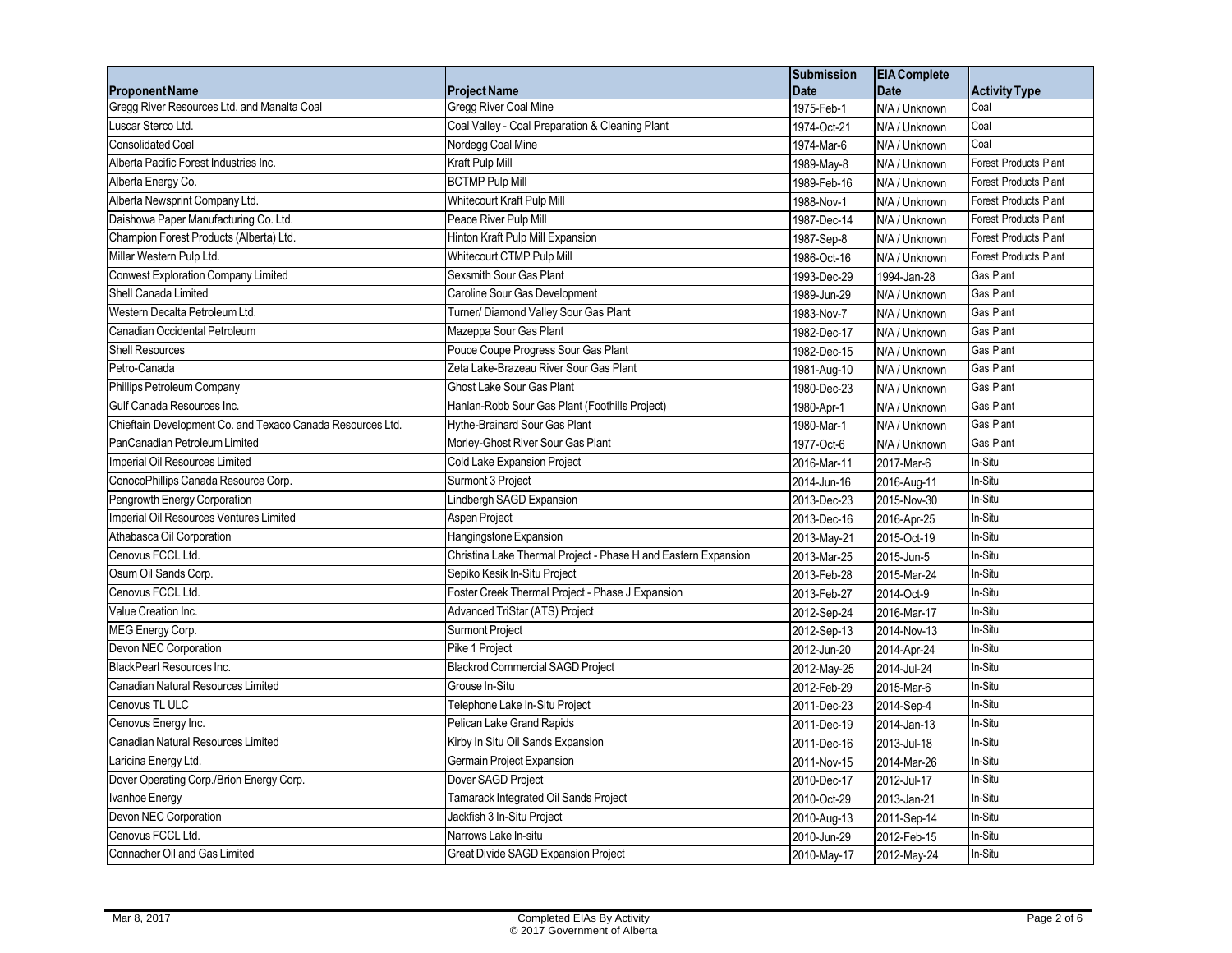|                                                     |                                                             | <b>Submission</b> | <b>EIA Complete</b> |                      |
|-----------------------------------------------------|-------------------------------------------------------------|-------------------|---------------------|----------------------|
| <b>Proponent Name</b>                               | <b>Project Name</b>                                         | <b>Date</b>       | <b>Date</b>         | <b>Activity Type</b> |
| Japan Canada Oil Sands Limited                      | Hangingstone SAGD Project                                   | 2010-Apr-29       | 2012-May-24         | In-Situ              |
| Shell Canada Limited                                | Carmon Creek In-situ                                        | 2010-Jan-11       | 2011-Nov-16         | In-Situ              |
| Osum Oil Sands Corp.                                | Taiga Oil Sands In-Situ Project                             | 2010-Jan-5        | 2011-Mar-11         | In-Situ              |
| Harvest Operations Corp.                            | <b>BlackGold Expansion Project</b>                          | 2009-Dec-21       | 2013-Apr-12         | In-Situ              |
| MacKay Operating Corp.                              | MacKay River Commercial Project                             | 2009-Dec-16       | 2011-Jun-15         | In-Situ              |
| Cenovus FCCL Ltd.                                   | Christina Lake Thermal Project Phases 1E, 1F and 1G In-situ | 2009-Oct-2        | 2011-Mar-28         | In-Situ              |
| MEG Energy Corp.                                    | Christina Lake Regional Project Phase 3                     | 2008-Apr-30       | 2010-May-19         | In-Situ              |
| Canadian Natural Resources Limited                  | Kirby In-situ Oil Sands Project                             | 2007-Sep-18       | 2009-Jun-17         | In-Situ              |
| StatoilHydro Canada Ltd.                            | Kai Kos Dehseh In-situ Project                              | 2007-Aug-21       | 2009-Oct-8          | In-Situ              |
| OPTI Canada Inc./Nexen Inc.                         | Long Lake South (Phase 2) In-situ                           | 2006-Dec-19       | 2008-Feb-21         | In-Situ              |
| Devon ARL Corporation                               | Jackfish 2 In-situ                                          | 2006-Sep-29       | 2008-Jan-24         | In-Situ              |
| Canadian Natural Resources Limited                  | Primrose East In-situ Expansion                             | 2006-Jan-24       | 2006-Dec-20         | In-Situ              |
| Petro-Canada                                        | MacKay River Expansion In-situ                              | 2005-Nov-8        | 2007-Oct-5          | In-Situ              |
| MEG Energy Corp.                                    | Christina Lake Regional In-situ                             | 2005-Jul-29       | 2007-Jan-29         | In-Situ              |
| Deer Creek Energy Limited/Total E&P Ltd.            | Joslyn SAGD Project - Phase IIIA                            | 2005-Mar-1        | 2006-Dec-20         | In-Situ              |
| Husky Oil Operations Limited                        | Sunrise In-situ                                             | 2004-Sep-1        | 2005-Jun-23         | In-Situ              |
| Devon Canada Corporation                            | Jackfish 1 In-situ                                          | 2003-Nov-18       | 2004-Aug-11         | In-Situ              |
| Husky Oil Operations Limited                        | Tucker Lake In-situ                                         | 2003-Feb-20       | 2003-Dec-16         | In-Situ              |
| Imperial Oil Resources                              | Mahihkan and Nabiye Insitu                                  | 2002-May-31       | 2003-Nov-12         | In-Situ              |
| Alberta Energy Co.                                  | Foster Creek In-Situ Phase II                               | 2001-Dec-28       | 2003-Nov-12         | In-Situ              |
| Suncor Energy Inc. (form Petro-Canada Oil and Gas)  | Meadow Creek In-situ                                        | 2001-Dec-4        | 2003-Jan-28         | In-Situ              |
| <b>BlackRock Ventures Inc.</b>                      | Orion EOR Project                                           | 2001-Aug-9        | 2003-Oct-31         | In-Situ              |
| ConocoPhillips Canada Resources Corp.               | Surmont In-situ                                             | 2001-Mar-21       | 2002-Dec-6          | In-Situ              |
| OPTI Canada Inc.                                    | Long Lake In-situ Project                                   | 2000-Dec-12       | 2003-Apr-11         | In-Situ              |
| Canadian Natural Resources Limited                  | Primrose and Wolf Lake In-Situ                              | 2000-Nov-17       | 2002-Jan-8          | In-Situ              |
| Suncor Energy Inc.                                  | Firebag In-situ                                             | 2000-May-10       | 2001-Jun-18         | In-Situ              |
| Alberta Energy Co.                                  | Foster Creek In-situ                                        | $1999 - Apr - 12$ | 1999-Dec-17         | In-Situ              |
| Petro-Canada                                        | MacKay River In-situ Project                                | 1998-Nov-18       | 1999-Dec-8          | In-Situ              |
| PanCanadian Petroleum Limited and CS Resources Ltd. | Christina Lake Thermal Project                              | 1998-Apr-2        | 1999-Mar-19         | In-Situ              |
| Imperial Oil Resources Limited                      | Cold Lake Expansion Project                                 | 1997-Feb-21       | 1998-Jul-10         | In-Situ              |
| Koch Exploration Canada Limited                     | Cold Lake Project (InSitu Oil Sands Recovery Scheme)        | 1993-Mar-1        | 1993-Jul-14         | In-Situ              |
| Amoco Canada Petroleum Ltd.                         | Elk Point / Lindbergh Heavy Oil Recovery Project (Phase 2)  | 1990-Dec-13       | N/A / Unknown       | In-Situ              |
| Shell Canada Limited                                | Peace River Expansion Project II                            | 1987-Jul-21       | N/A / Unknown       | In-Situ              |
| <b>BP Resources Canada Limited</b>                  | Wolf Lake Oil Sands Project - Phase 2                       | 1986-Mar-10       | N/A / Unknown       | In-Situ              |
| PanCanadian Petroleum Limited                       | Lindbergh InSitu Heavy Oil Recovery Plant                   | 1986-Feb-6        | N/A / Unknown       | In-Situ              |
| Dome Petroleum Limited                              | Lindbergh Oil Sands Project                                 | 1985-Jul-8        | N/A / Unknown       | In-Situ              |
| Dome Petroleum Limited                              | Primrose Range Oil Sands Plant                              | 1985-Jul-3        | N/A / Unknown       | In-Situ              |
| Suncor Energy Inc.                                  | Burnt Lake Heavy Oil Recovery                               | 1985-May-22       | N/A / Unknown       | In-Situ              |
| Murphy Oil Company Ltd.                             | Lindbergh Heavy Oil Commercial Project                      | 1985-Jan-2        | N/A / Unknown       | In-Situ              |
| Shell Canada Limited                                | Peace River Oil Sands Extraction and Upgrading              | 1984-May-17       | N/A / Unknown       | In-Situ              |
| <b>Esso Resources</b>                               | Cold Lake Heavy Oil Phases 1-10                             | 1983-Jan-26       | N/A / Unknown       | In-Situ              |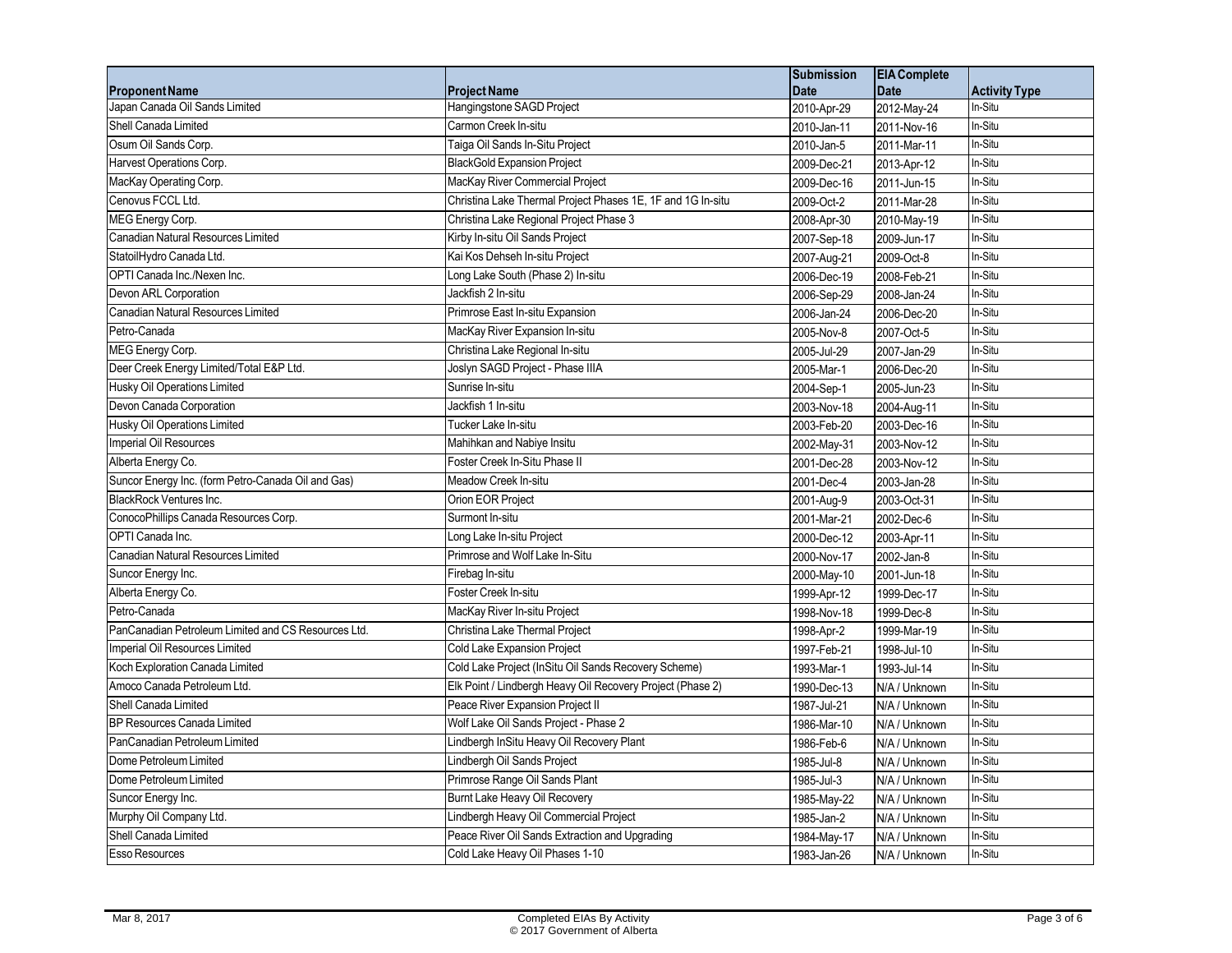|                                             |                                                        | <b>Submission</b> | <b>EIA Complete</b> |                      |
|---------------------------------------------|--------------------------------------------------------|-------------------|---------------------|----------------------|
| <b>Proponent Name</b>                       | <b>Project Name</b>                                    | <b>Date</b>       | <b>Date</b>         | <b>Activity Type</b> |
| Esso Resources Canada Ltd.                  | Cold Lake Heavy Oil Extraction & Upgrading             | 1979-Oct-1        | N/A / Unknown       | In-Situ              |
| <b>Teck Resources Limited</b>               | Frontier Oil Sands Mine                                | 2011-Nov-25       | 2016-May-16         | Oil Sands Mine       |
| Syncrude Canada Ltd.                        | South West Sand Storage Conversion Project             | 2008-Nov-17       | 2009-Oct-22         | Oil Sands Mine       |
| Shell Canada Limited                        | Jackpine Mine Expansion / Pierre River Mine            | 2007-Dec-20       | 2010-Oct-14         | Oil Sands Mine       |
| Total E&P Joslyn Ltd                        | Joslyn North Mine                                      | 2006-Feb-6        | 2008-Jan-22         | Oil Sands Mine       |
| Imperial Oil Resources Ventures Limited     | Kearl Oil Sands Mine Project                           | 2005-Jul-12       | 2006-Oct-6          | Oil Sands Mine       |
| Albian Sands Energy Inc.                    | Muskeg River Mine Expansion                            | 2005-Apr-28       | 2006-Jun-2          | Oil Sands Mine       |
| Suncor Energy Inc.                          | Voyageur Project                                       | 2005-Mar-14       | 2006-May-4          | Oil Sands Mine       |
| Suncor Energy Inc.                          | South Tailings Pond Project                            | 2003-Dec-19       | 2004-Sep-23         | Oil Sands Mine       |
| Canadian Natural Resources Limited          | Horizon Oil Sands Mine                                 | 2002-Jun-28       | 2003-Jun-5          | Oil Sands Mine       |
| Shell Canada Limited                        | Jackpine Mine                                          | 2002-Jun-17       | 2003-May-22         | Oil Sands Mine       |
| TrueNorth Energy L.P.                       | Fort Hills Oil Sands Project                           | 2001-Jun-25       | 2002-May-10         | Oil Sands Mine       |
| Suncor Energy Inc.                          | Project Millennium                                     | 1998-Apr-21       | 1998-Sep-28         | Oil Sands Mine       |
| Shell Canada Limited                        | Lease 13 Mine Project (Muskeg River Mine Project)      | 1997-Dec-23       | 1998-Sep-9          | Oil Sands Mine       |
| Syncrude Canada Ltd.                        | Aurora Mine                                            | 1996-Jun-24       | 1997-May-2          | Oil Sands Mine       |
| Suncor Inc.                                 | Steepbank Oil Sands Mine                               | 1996-Apr-30       | 1996-Aug-19         | Oil Sands Mine       |
| Solv-Ex Corporation                         | Oil Sands Co-Production                                | 1995-Jul-21       | 1995-Nov-8          | Oil Sands Mine       |
| Suncor Energy Inc.                          | Oil Sands Debottlenecking Project                      | 1989-Aug-10       | N/A / Unknown       | Oil Sands Mine       |
| Syncrude Canada Ltd.                        | Mildred Lake Expansion                                 | 1987-Apr-29       | N/A / Unknown       | Oil Sands Mine       |
| <b>Alsands Project Group</b>                | Oil Sands Mine                                         | 1978-Dec-1        | N/A / Unknown       | Oil Sands Mine       |
| Syncrude Canada Ltd.                        | Mildred Lake Oil Sands Mine & Upgrader                 | 1973-Sep-4        | N/A / Unknown       | Oil Sands Mine       |
| Suncor Energy Inc. Total E&P Canada Ltd.    | <b>Total Upgrader</b>                                  | 2007-Dec-14       | 2009-Aug-12         | Oil Sands Upgrader   |
| Shell Canada Limited                        | Scotford Upgrader 2                                    | 2007-Jul-27       | 2009-Mar-11         | Oil Sands Upgrader   |
| Petro-Canada Oil Sands Inc.                 | Fort Hills Sturgeon Upgrader                           | 2006-Dec-8        | 2007-Dec-5          | Oil Sands Upgrader   |
| NorthWest Upgrading Inc.                    | NorthWest Upgrader                                     | 2006-Jan-31       | 2007-Mar-6          | Oil Sands Upgrader   |
| Shell Canada Limited                        | Scotford Upgrader Expansion                            | 2005-Apr-28       | 2006-Mar-17         | Oil Sands Upgrader   |
| BA Energy Inc.                              | <b>Heartland Upgrader Project</b>                      | 2004-May-31       | 2005-Jan-31         | Oil Sands Upgrader   |
| Syncrude Canada Ltd.                        | Mildred Lake Upgrader Expansion                        | 1998-Jul-16       | 1999-May-31         | Oil Sands Upgrader   |
| Shell Canada Limited                        | Scotford Upgrader Project                              | 1998-Mar-11       | 1998-Sep-11         | Oil Sands Upgrader   |
| Husky Oil                                   | Lloydminster Heavy Oil Upgrader (Saskatchewan Project) | 1985-Jul-1        | N/A / Unknown       | Oil Sands Upgrader   |
| Shell Canada Limited                        | Quest Carbon Capture and Storage Project               | 2010-Nov-30       | 2011-Dec-1          | Other                |
| Alberta Sulphur Terminals (Hazco)           | Sulphur Forming and Shipping Facility                  | 2007-Jul-5        | 2008-Nov-24         | Other                |
| Arclin Performance Applied                  | Sexsmith Formaldehyde Plant (Phase 3)                  | 2006-Sep-26       | 2008-Jan-3          | Other                |
| Albright & Wilson Americas                  | Sodium Chlorate Plant                                  | 1990-May-22       | N/A / Unknown       | Other                |
| Municipal District of Sturgeon              | Secondary Highway #651, Lily Lake Road Crossing        | 1990-Feb-27       | N/A / Unknown       | Other                |
| Diamond Shamrock Exploration of Canada Ltd. | Pigeon Lake Sour Well                                  | 1986-Dec-8        | N/A / Unknown       | Other                |
| Magnesium Company of Canada Ltd.            | High River Magnesium Plant                             | 1986-Aug-1        | N/A / Unknown       | Other                |
| Earth Sciences Inc.                         | Calgary Uranium Recovery Plant (Yellow Cake)           | 1977-May-16       | N/A / Unknown       | Other                |
| Canadian Johns-Manville Ltd.                | Innisfail Fibreglass Insulation Plant                  | 1976-Mar-10       | N/A / Unknown       | Other                |
| Alberta Transportation                      | Crowsnest Pass - Hwy 3 Rerouting                       | 1975-Sep-22       | N/A / Unknown       | Other                |
| Alberta Energy Co.                          | Fort McMurray-Edmonton Oil Pipeline                    | 1975-Aug-8        | N/A / Unknown       | Other                |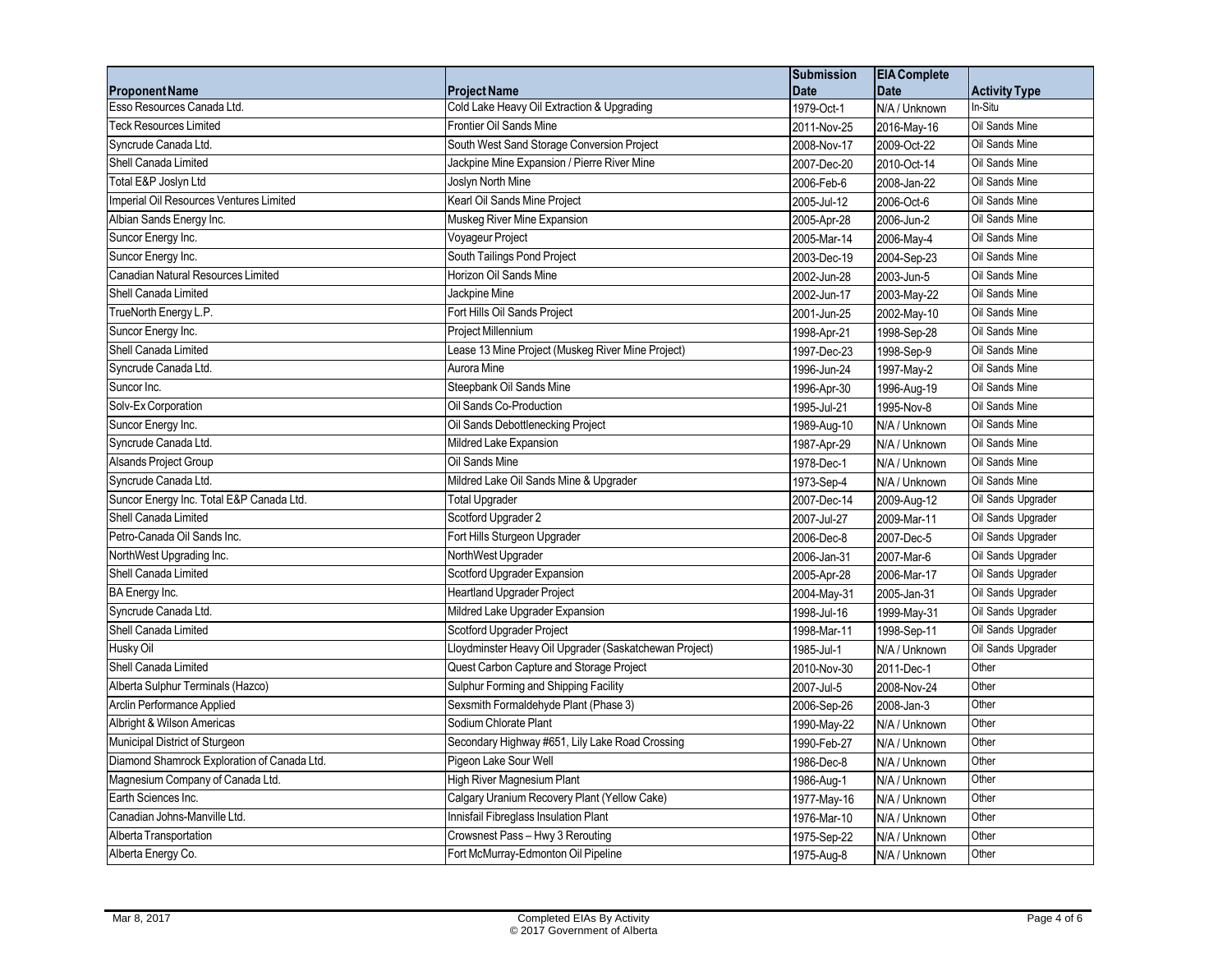|                                         |                                                              | <b>Submission</b> | <b>EIA Complete</b> |                      |
|-----------------------------------------|--------------------------------------------------------------|-------------------|---------------------|----------------------|
| <b>Proponent Name</b>                   | <b>Project Name</b>                                          | <b>Date</b>       | <b>Date</b>         | <b>Activity Type</b> |
| Alberta Ammonia Ltd.                    | Raymond Ammonia Plant & Pipeline                             | 1974-Nov-13       | N/A / Unknown       | Other                |
| PanCanadian Petroleum Limited           | <b>Brooks Ammonia Plant</b>                                  | 1974-Oct-4        | N/A / Unknown       | Other                |
| Sasol Canada Holdings Limited           | Canada GTL (CGTL)                                            | 2013-May-8        | 2014-Apr-17         | Petrochemical Plant  |
| Petro-Canada                            | Edmonton Feed Conversion Refinery Project                    | 2001-Dec-20       | 2002-Nov-27         | Petrochemical Plant  |
| Amoco Canada Petroleum Company Ltd.     | Prairie Rose Linear Alpha Olefins Project                    | 1997-Oct-1        | 1998-Feb-9          | Petrochemical Plant  |
| Shell Canada Limited                    | Scotford Ethylene Glycol Project                             | 1997-May-30       | 1997-Sep-22         | Petrochemical Plant  |
| Union Carbide Canada Inc.               | Prentiss Plant Site Expansion (PolyEthylene)                 | 1997-Feb-28       | 1997-Jul-22         | Petrochemical Plant  |
| Novacor Chemicals                       | Joffre Ethylene Expansion (Ethylene III & Polyethylene II)   | 1996-Oct-1        | 1997-Feb-5          | Petrochemical Plant  |
| Dow Chemical Canada Inc.                | Ethylene Expansion                                           | 1989-Dec-12       | N/A / Unknown       | Petrochemical Plant  |
| Neste Oy                                | MTBE (methyl tertiary butyl ether) Project                   | 1989-Aug-30       | N/A / Unknown       | Petrochemical Plant  |
| <b>Biewag Energy Resources</b>          | Waskatenau Methanol Petrochemical Plant                      | 1982-May-25       | N/A / Unknown       | Petrochemical Plant  |
| Alberta Energy Co.                      | Bruderheim Petalta Benzene-Styrene Petrochemical Plant       | 1981-Sep-1        | N/A / Unknown       | Petrochemical Plant  |
| Alberta Energy Co. and Dupont of Canada | Redwater Polyethylene Petrochemical Plant                    | 1981-May-11       | N/A / Unknown       | Petrochemical Plant  |
| C.I.L. Inc.                             | Edmonton Polyethylene Petrochemical Expansion Plant          | 1981-Feb-11       | N/A / Unknown       | Petrochemical Plant  |
| Alberta Gas Ethylene Company Ltd.       | Joffre Petrochemical Plant - Phase III (EII)                 | 1981-Jan-29       | N/A / Unknown       | Petrochemical Plant  |
| Shell Canada Limited                    | Scotford Styrene Petrochemical Plant                         | 1981-Jan-1        | N/A / Unknown       | Petrochemical Plant  |
| Union Carbide Canada Limited            | Prentiss Ethylene-Glycol Petrochemical Plant                 | 1980-Oct-22       | N/A / Unknown       | Petrochemical Plant  |
| Shell Canada Limited                    | Scotford Oil Refinery                                        | 1980-Sep-1        | N/A / Unknown       | Petrochemical Plant  |
| Dow Chemical of Canada Ltd.             | Fort Saskatchewan Vinyl Chloride Monomer Petrochemical Plant | 1976-Apr-23       | N/A / Unknown       | Petrochemical Plant  |
| Dow Chemical                            | Fort Saskatchewan Ethylene Glycol Petrochemical Plant        | 1976-Mar-1        | N/A / Unknown       | Petrochemical Plant  |
| Dome Petroleum Limited                  | <b>Empress Ethane Plant Modification</b>                     | 1976-Feb-11       | N/A / Unknown       | Petrochemical Plant  |
| Alberta Gas Ethylene Company Ltd.       | Joffre Petrochemical Plant - Phase 1                         | 1975-Oct-16       | N/A / Unknown       | Petrochemical Plant  |
| Dome Petroleum Limited                  | <b>Edmonton Ethane Plant Expansion</b>                       | 1975-Oct-15       | N/A / Unknown       | Petrochemical Plant  |
| Diamond Shamrock Canada Ltd.            | Scotford Polyvinyl Chloride Plant                            | 1975-Jun-9        | N/A / Unknown       | Petrochemical Plant  |
| Petro-Canada                            | Empress Ethane Petrochemical Plant                           | 1975-May-22       | N/A / Unknown       | Petrochemical Plant  |
| AltaLink Management Ltd.                | Genesee-Langdon Transmission Line                            | 2006-Sep-15       | 2007-Mar-1          | Power Line           |
| Calgary Power Ltd.                      | Langdon-Phillips Pass 500 kV Transmission Line               | 1979-Aug-24       | N/A / Unknown       | Power Line           |
| Calgary Power Ltd.                      | Keephills-Ellerslie 500 kV Transmission Line                 | 1978-Jul-31       | N/A / Unknown       | Power Line           |
| <b>TransAlta Utilities</b>              | Calgary 240 kV Transmission Line                             | 1975-Aug-15       | N/A / Unknown       | Power Line           |
| Maxim Power Corp.                       | <b>HR Milner Expansion Project</b>                           | 2009-Feb-4        | 2010-Nov-24         | Power Plant          |
| Glacier Power Ltd.                      | Dunvegan Hydroelectric                                       | 2006-Oct-27       | 2008-Jan-25         | Power Plant          |
| TransAlta Utilities Corporation         | <b>Centennial Project</b>                                    | 2001-Jul-6        | 2001-Sep-21         | Power Plant          |
| <b>EPCOR</b>                            | Genesee Phase 3                                              | 2001-Jun-15       | 2001-Aug-15         | Power Plant          |
| Glacier Power Ltd.                      | Dunvegan Hydroelectric 1                                     | 2000-Jun-19       | 2001-Jun-7          | Power Plant          |
| Shell Canada Limited                    | Scotford Upgrader Cogeneration Project                       | 1999-Oct-15       | 2000-Jan-21         | Power Plant          |
| CU Power Canada Ltd (ATCO)              | Muskeg River Cogeneration Project                            | 1999-Jul-16       | 1999-Dec-13         | Power Plant          |
| <b>EPCOR</b>                            | Rossdale Power Plant (Unit 8/11 Repowering)                  | 1999-Jun-24       | 2000-Mar-21         | Power Plant          |
| NOVA Chemicals Ltd.                     | Joffre Cogenerator Power Plant                               | 1998-Feb-18       | 1998-Apr-29         | Power Plant          |
| TransAlta Energy and Air Liquide        | Fort Saskatchewan Cogeneration                               | 1998-Feb-17       | 1998-Apr-20         | Power Plant          |
| Calgary Power Ltd.                      | Keephills Power Plant Units 3 & 4                            | 1979-Oct-5        | N/A / Unknown       | Power Plant          |
| Parsons Creek Aggregates                | Parsons Creek Aggregates Limestone Quarry Project            | 2010-Jun-8        | 2013-Jan-16         | Quarry               |